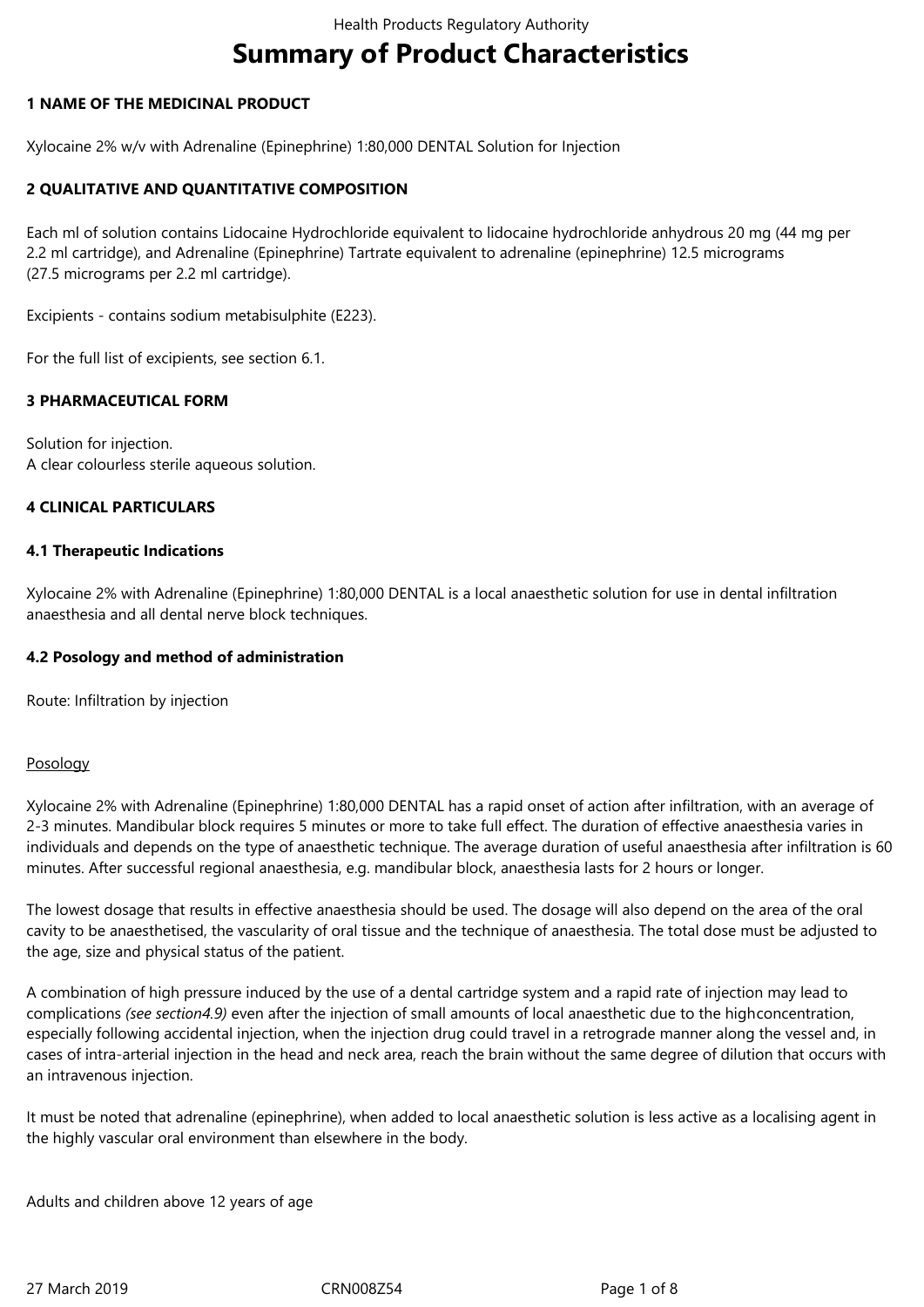#### Health Products Regulatory Authority

For effective local anaesthesia in most dental procedures, an adequate dose of Xylocaine 2% with Adrenaline (Epinephrine) 1:80,000 DENTAL solution should be injected by infiltration into the oral tissue at the following doses. More complicated dental procedures may require doses towards the higher end of the range given below:

1-5 ml (= 20-100 mg lidocaine hydrochloride)

The maximum single dose of Xylocaine when given with adrenaline is 500 mg as a total.

## *Special populations*

Older people Consider dose adjustment in older and frail patients.

## Patients with renal impairment

Lidocaine and its metabolites are excreted in urine. Elimination, especially of metabolites, may be reduced in patients with renal impairment. Dose adjustment should be considered in patients with severe renal impairment.

## Patients with hepatic impairment

Dose adjustment should be considered in patients with advanced liver disease, in whom the metabolism and clearance of lidocaine may be decreased.

## *Paediatric population*

The quantity injected must be determined based on the age and weight of the child and the extent of the procedure. The dose may be calculated as 1.33 mg of lidocaine per kilogram of body weight in children under 10 years of age.

In children under 10 years of age, an adequate dose per treatment session should be: 1-2 ml (= 20-40 mg lidocaine hydrochloride)

Particular caution should be exercised in children under 4 years of age.

In adolescents (12-18 years of age), the recommended doses are same as for the adults.

#### Method of administration

Xylocaine with adrenaline should be injected slowly to avoid intravascular injection. Rapid injection, even of small amounts, especially if intravascular, may lead to complications (see section 4.9). After opening the cartridge, the solution must be used at once.

# **4.3 Contraindications**

Hypersensitivity to lidocaine or other amide type local anaesthetic agents or to any of the excipients listed in section 6.1.

Hypersensitivity to sulphite (see section 4.4) especially in steroid dependent asthma patients who may develop bronchospasm and anaphylactic shock.

Xylocaine with adrenaline should not be given intravenously.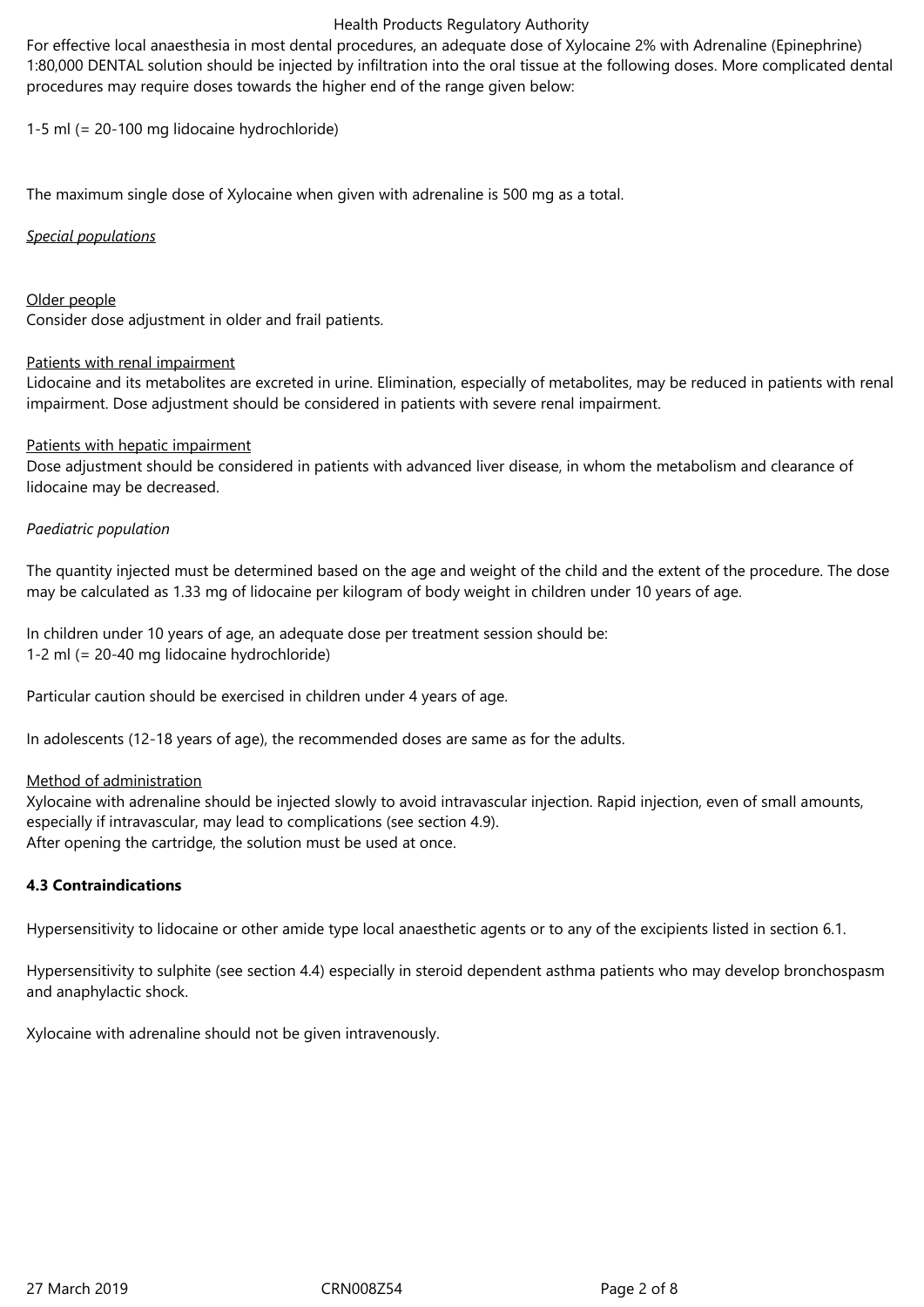## **4.4 Special warnings and precautions for use**

Before administration of a local anaesthetic drug, make sure that resuscitative equipment, such as equipment required for oxygenation and assisted ventilation, and drugs for the treatment of toxic reactions are immediately available.

The patients should be advised to exert caution to avoid inadvertent trauma to the lips, tongue, cheek mucosa or soft palate when these structures are anaesthetized. The ingestion of food should therefore be postponed until normal function and sensation returns.

Incommon

withotherlocalanaesthetics,Xylocainewithadrenalineshouldbeusedcautiouslyinpatientswithepilepsy,impairedcardiacconduction, impairedrespiratoryfunction,andinpatientswithimpairedrenal and hepaticfunction especially ifthedoseorsiteofadministrationislikelytoresultinhighbloodlevels.

In the head and neck area the intravascular injection of even small doses of local anaesthetics may cause systemic adverse reactions similar to those seen after the inadvertent intravascular injection of larger doses in other areas.

The incidence of neurological adverse reactions associated with local anaesthetics is very low.

Even if the dose of Xylocaine 2% with Adrenaline (Epinephrine) 1:80,000 DENTAL in dental practice is generally small, some patients may require special attention to reduce the risk of dangerous side effects:

-Xylocaine with adrenaline should be used with caution in patients with cardiovascular disease and conditions where lidocaine may depress cardiovascular function or in patients in whom adrenaline may cause adverse haemodynamic effects e.g. those with angina pectoris.

-Patients treated with class III anti-arrhythmic drugs (e.g. amiodarone) should be under close surveillance (see section 4.5).

-The clearance of lidocaine and its metabolites may be reduced in patients with severe hepatic or renal impairment. Accumulation is not anticipated following a single dose.

-The elderly and patients with epilepsy or those in poor general condition (see section 4.2).

Xylocaine with adrenaline should be used with caution in patients taking tricyclic antidepressants, phenothiazines, butyrophenones, and non-selective β-blockers, which can interact with adrenaline to cause severe hypertension and potentially cause stroke or myocardial infarction (see section 4).

Acidosis or hypoxia can increase the risk of CNS and cardiovascular toxicity (see section 4.9).

Use of Xylocaine with adrenaline in hyperthyroid states may cause additive effects (tachycardia, arrhythmia, increased cardiac output and cardiac ischemia).

Local anaesthetic containingadrenaline (such as Xylocaine 2% w/v with Adrenaline)shouldbeusedwherepossible as adrenaline has been shown to cause local vasoconstriction and as a resulttoprolonganaesthesiaandreducesystemicabsorption of the anaesthetics. Thisisparticularlyimportantinhighlyvascularareas such as oral and dental tissues.

Local anaesthetics, especially those containing adrenaline (epinephrine), should be administered with caution to patients with severe or untreated hypertension, severe heart disease, uncontrolled diabetes, hyperthyroidism, severe anaemia or circulatory failure from whatever cause or any other pathological condition that might be aggravated by the effects of adrenaline (epinephrine). Local anaesthetics should be avoided when there is inflammation in the region of the proposed injection.

The possibility of hypersensitivity to other amide type local anaesthetics or sulphite should be considered (see section 4.3). Such reactions include oedema and chills. More severe manifestations include anaphylactic shock, dyspnoea, and circulatory collapse.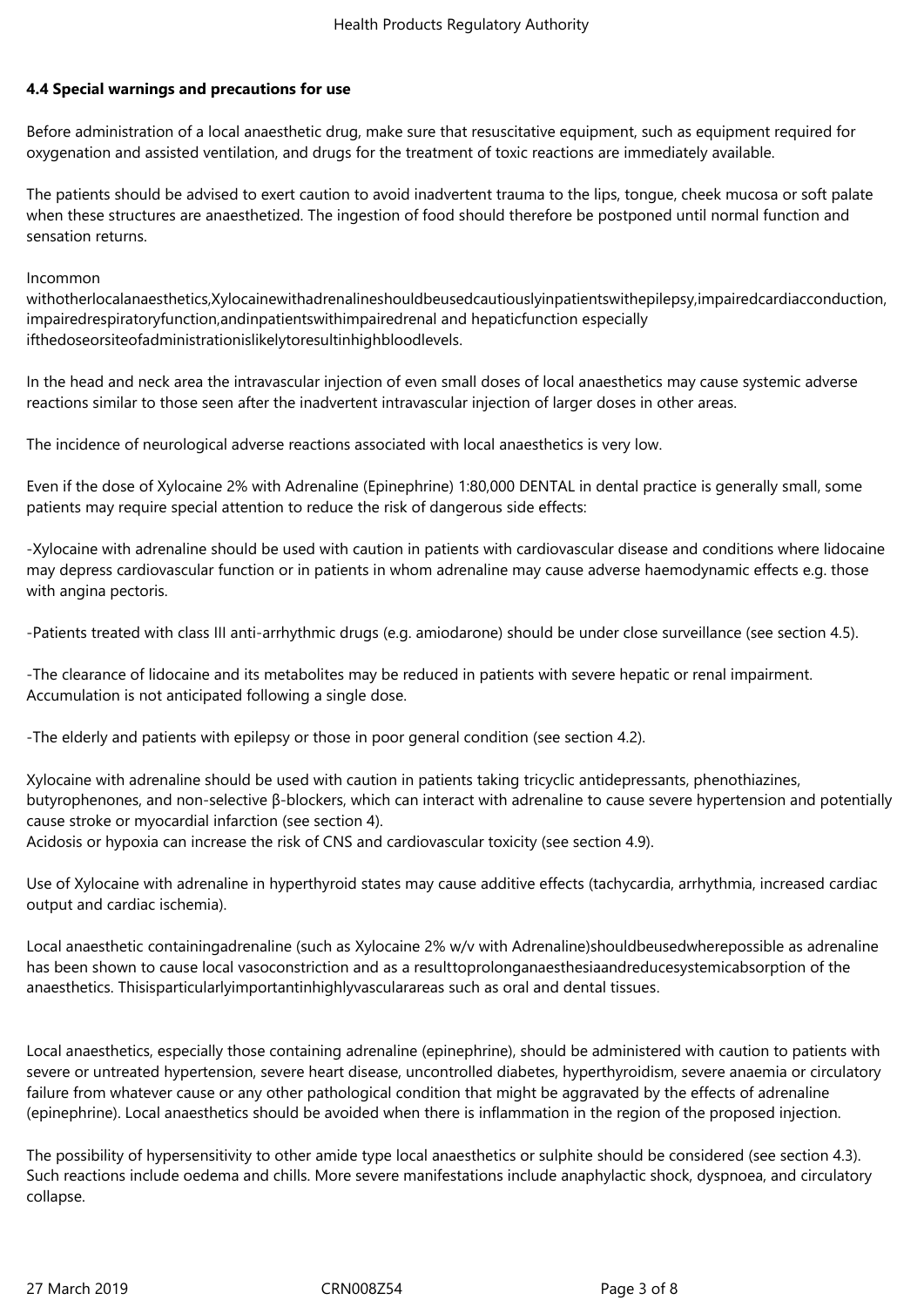Rash, erythema and arthralgia may occur. Allergic reactions to sodium metabisulfite are rare and more common in patients with steroid-dependent asthma (see section 4.3).

# **4.5 Interaction with other medicinal products and other forms of interactions**

## Pharmacodynamic Interactions

Lidocaine should be used with caution in patients receiving other local anaesthetics or agents structurally related to amide-type local anaesthetics e.g. certain anti-arrhythmics such as mexiletine because of additive systemic effects, and in patients treated with class III anti-arrhythmic drugs (e.g. amiodarone) (see section 4.4).

Solutions containing adrenaline (epinephrine) should generally be avoided or used with care in patients receiving monoamine oxidase inhibitors or tricyclic antidepressants since severe, prolonged hypertension may result. In addition, the concurrent use of adrenaline (epinephrine)-containing solutions and oxytocic drugs of the ergot type may cause severe, persistent hypertension and possibly cerebrovascular and cardiac accidents. Phenothiazines and butyrophenones may reduce or reverse the pressor effect of adrenaline (epinephrine).

Serious cardiac arrhythmias may occur if preparations containing a vasoconstrictor, such as adrenaline (epinephrine), are employed during or following the administration of volatile inhalation anaesthetics, such as halothane.

Non-cardioselective betablockers such as propanolol enhance the pressor effects of adrenaline, which may lead to severe hypertension and bradycardia.

## Pharmacokinetic Interactions

Lidocaine is metabolized by cytochrome P450 isoenzymes CYP3A4 and CYP1A2 (see section 5.2) and has the potential to interact with other drugs metabolized by these isoenzymes.

## **4.6 Fertility, pregnancy and lactation**

#### **Pregnancy**

Reproductive toxicity has not been identified in animal studies (see section 5.3).

Lidocaine crosses the placenta. Foetal concentrations are lower than maternal, but the foetal half-life may be longer and it is possible that foetal depression could occur following overdose.

The addition of adrenaline may potentially decrease uterine blood flow and contractility, especially after inadvertent injection into maternal blood vessels.

Althoughthereisnoevidencefromanimalstudiesofharmtothefoetus,aswithalldrugs,lidocaineshouldnotbegiveninearlypregnancyun lessthebenefitsareconsideredtooutweightherisks.

#### Breast-feeding

Lidocaine is excreted in human milk; no effects on the breastfed infant are anticipated at therapeutic doses of Xylocaine with adrenaline.

It is not known whether adrenaline is excreted in human milk or not; however it is unlikely to affect the breast-fed child.

#### Fertility

There are no animal or human data on potential adverse effects of lidocaine or adrenaline on fertility.

#### **4.7 Effects on ability to drive and use machines**

Besides the direct anaesthetic effect, local anaesthetics have a very mild effect on mental functions and coordination, even in the absence of overt CNS toxicity and can therefore temporarily impair locomotion and alertness.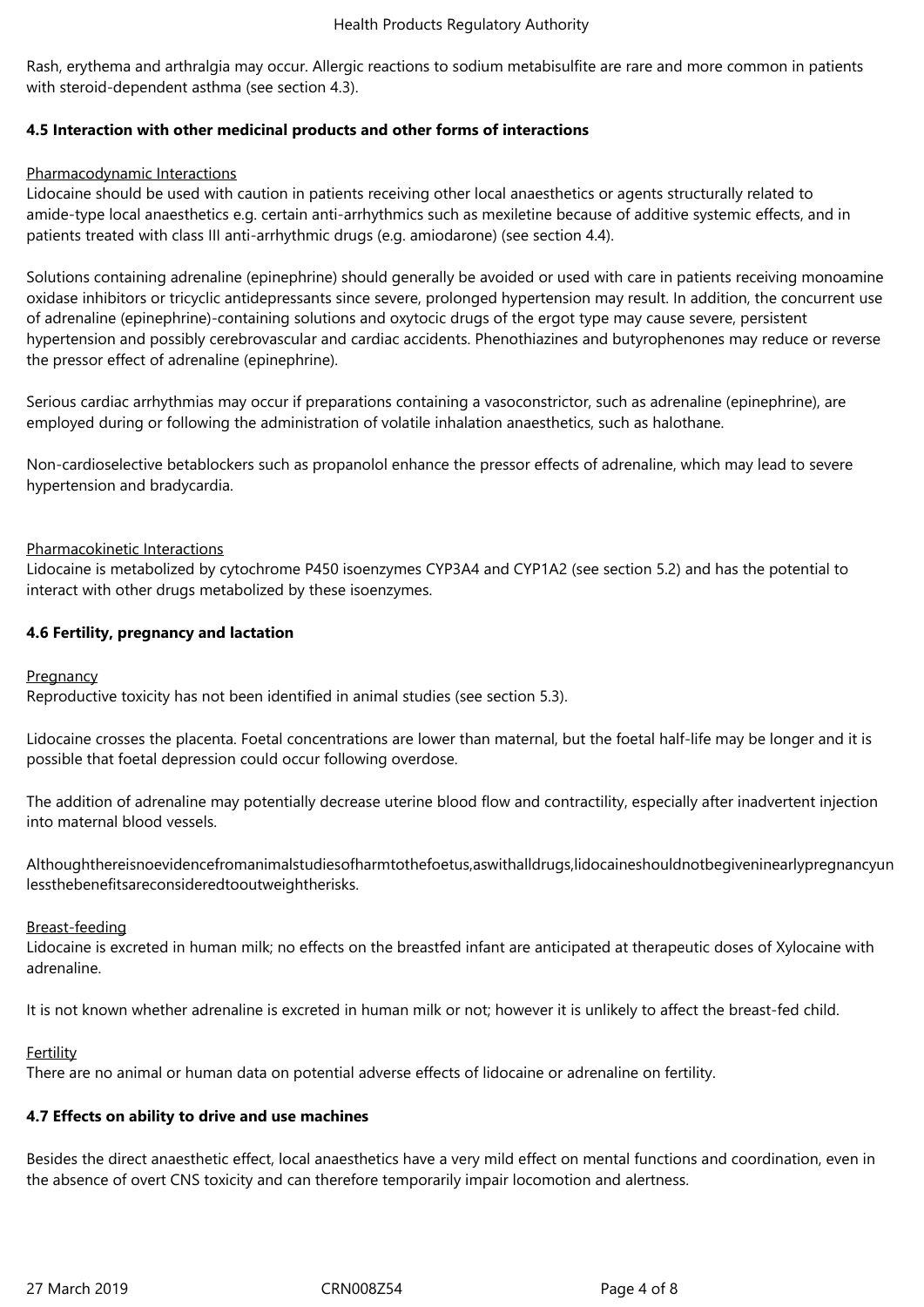etc. (see section 4.8).

Therapeutic doses of Xylocaine with adrenaline are not expected to have significant effect on the ability to drive and use machines.

## **4.8 Undesirable effects**

There are no controlled trials assessing the nature or frequency of undesirable effects attributable to Xylocaine with adrenaline. The undesirable effects listed below are based on post-marketing experience and published data. The frequency of these undesirable effects cannot be estimated from available data.

Immune system disorders: Anaphylactic reaction, Hypersensitivity (see section 4.4)

Psychiatric disorders: Anxiety, Disorientation, Restlessness

Nervous system disorders: Nervousness, Tinnitus, Blurred vision, Convulsion, Dizziness, Dysgeusia, Headache, Unconsciousness

Eye disorders: Eye pain, Lacrimal disorder, Visual impairment

Ear and labyrinth disorders: Vertigo

Cardiac disorders: Palpitations, Tachycardia, Cardiac arrest, Bradycardia, Hypotension, Myocardial depression

Respiratory, thoracic and mediastinal disorders: Dyspnoea, Respiratory arrest

Gastrointestinal disorders: Nausea, Vomiting

Skin and subcutaneous tissue disorders: Erythema, Rash macular

Musculoskeletal and connective tissue disorders: Arthralgia, Muscle spasms

General disorders and administration site conditions: Face oedema, Chills, Injection site pain, Injection site ulcer, Injection site necrosis, Paresthesia (sensation of tingling, tickling, pricking, or burning of skin) and numbness of tongue or around the mouth at the injection site.

#### Reporting of suspected adverse reactions

Reporting suspected adverse reactions after authorisation of the medicinal product is important. It allows continued monitoring of the benefit/risk balance of the medicinal product. Healthcare professionals are asked to report any suspected adverse reactions via HPRA Pharmacovigilance, Earlsfort Terrace, IRL - Dublin 2; Tel: +353 1 6764971; Fax: +353 1 6762517. Website: www.hpra.ie; E-mail: medsafety@hpra.ie.

#### **4.9 Overdose**

#### Sympto[ms and Signs](http://www.hpra.ie/)

Lidocaine can cause acute toxic effects if high systemic concentrations occur due to unintentional intravascular injection, excessively rapid absorption, or overdose. Intravascular injection of local anaesthetics may cause immediate (seconds to a few minutes) systemic toxic reactions. In overdosage, systemic toxicity appears later (15–60 minutes after injection) due to the slower increase in blood concentration.

Systemic toxic reactions primarily involve the CNS and the cardiovascular system. CNS reactions are similar for all amide local anaesthetics, while cardiac reactions are quantitatively and qualitatively more dependent on the drug. Signs of CNS toxicity generally precede cardiovascular effects, unless the patient is receiving a general anaesthetic or is heavily sedated with drugs such as benzodiazepines or barbiturates.

CNS toxicity is a graded response with symptoms and signs of escalating severity. Initial symptoms are usually circumoral paraesthesia, numbness of the tongue, light-headedness, hyperacusis, tinnitus and visual disturbances. Dysarthria, muscular twitching or tremors are more serious and precede the onset of generalized convulsions. Unconsciousness and grand mal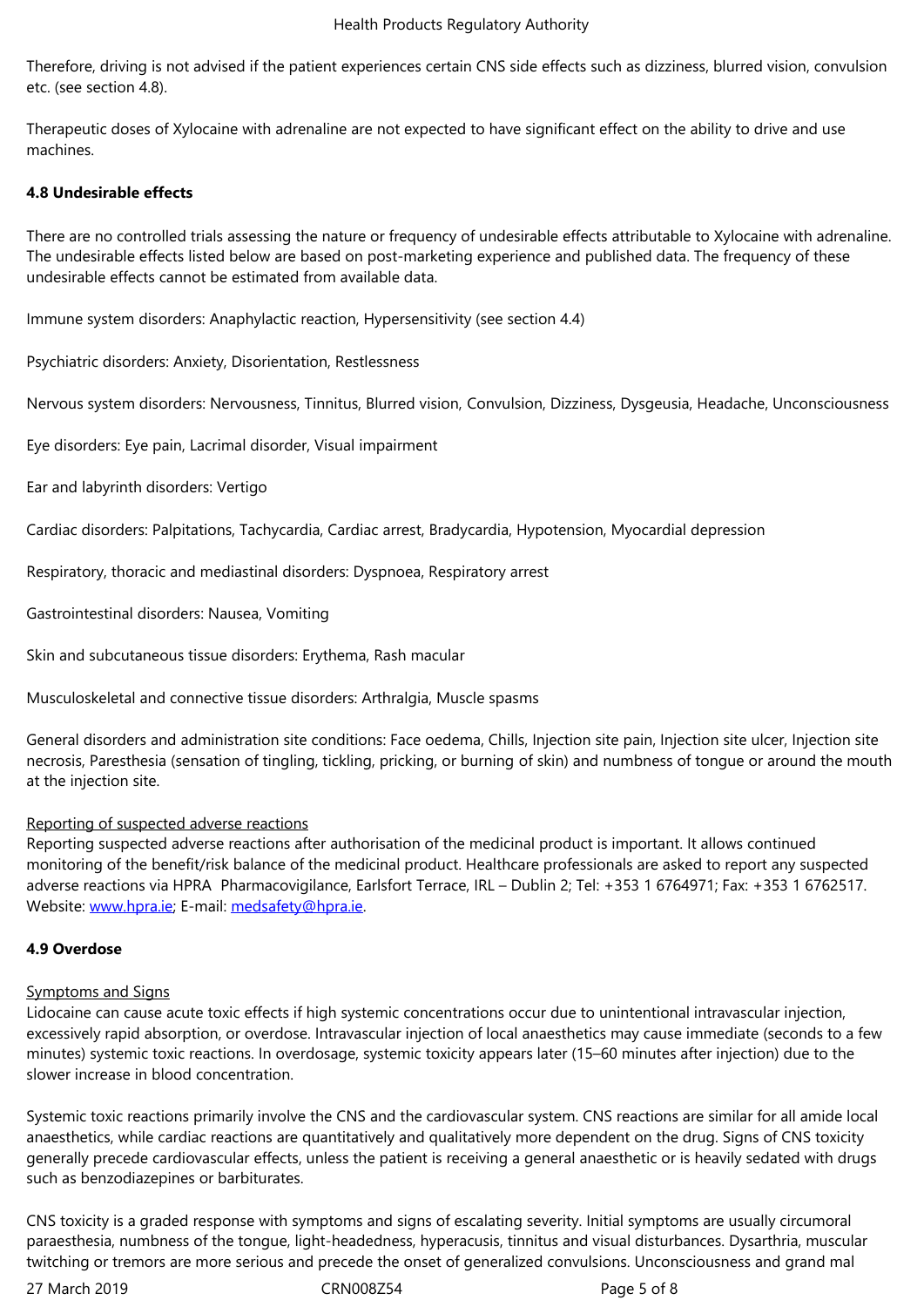#### Health Products Regulatory Authority

convulsions may follow and may last from a few seconds to several minutes. Hypoxia and hypercarbia occur rapidly following convulsions due to increased muscular activity and interference with respiration. In severe cases, apnoea may occur. Acidosis, hyperkalaemia, hypocalcaemia and hypoxia increase and extend the toxic effects of local anaesthetics.

Recovery is due to redistribution of the drug from the CNS with subsequent metabolism and excretion. Recovery may be rapid unless large amounts have been injected.

Cardiovascular toxicity may occur in severe cases and is generally preceded by signs of CNS toxicity; however, prodromal CNS symptoms may be absent in patients under heavy sedation or general anaesthesia. Hypotension, bradycardia, arrhythmia and cardiac arrest may occur as a result of high systemic lidocaine concentrations; in rare cases, cardiac arrest has occurred without prodromal CNS effects.

Adrenaline excess can cause vasoconstriction, increased cardiac output, hypertension, and arrhythmia.

In children, early signs of toxicity may be difficult to detect if the block is given during general anaesthesia.

## Management

If signs of acute systemic toxicity appear, the injection should be stopped immediately. CNS symptoms (convulsion, CNS depression) must be treated with appropriate respiratory support and anticonvulsant drugs.

If circulatory arrest occurs, immediate cardiopulmonary resuscitation should be instituted, with ventilation and circulatory support and treatment of acidosis.

Cardiovascular depression (hypotension, bradycardia) should be treated appropriately with intravenous fluids, vasopressor, chronotropic and/or inotropic agents.

## **5 PHARMACOLOGICAL PROPERTIES**

#### **5.1 Pharmacodynamic properties**

Pharmacotherapeutic group:Anaesthetics, local, amides,ATC code:N01BB02

#### Mechanism of action

Like other local anaesthetics, lidocaine causes a reversible blockade of the impulse propogation along nerve fibers by preventing the inward movement of sodium ions through the nerve membrane. Local anaesthetics of the amide type are thought to act within the sodium channels of the nerve membrane.

Local anaesthetics can have a similar effect on excitable membranes in the brain and myocardium. If excessive amounts of drug reach the systemic circulation rapidly, symptoms and signs of toxicity will appear, emanating mainly from the central nervous and cardiovascular systems.

Central nervous system toxicity occurs at a lower plasma concentrations (see section 4.8), and usually precedes the cardiovascular effects. All local anaesthetics stimulate the CNS and may produce anxiety, restlessness and tremors. At high doses lidocaine has a quinidine like action on the myocardium i.e. cardiac depressant. Direct effects of local anaesthetics on the heart include slow conduction, negative inotropism, and eventually cardiac arrest.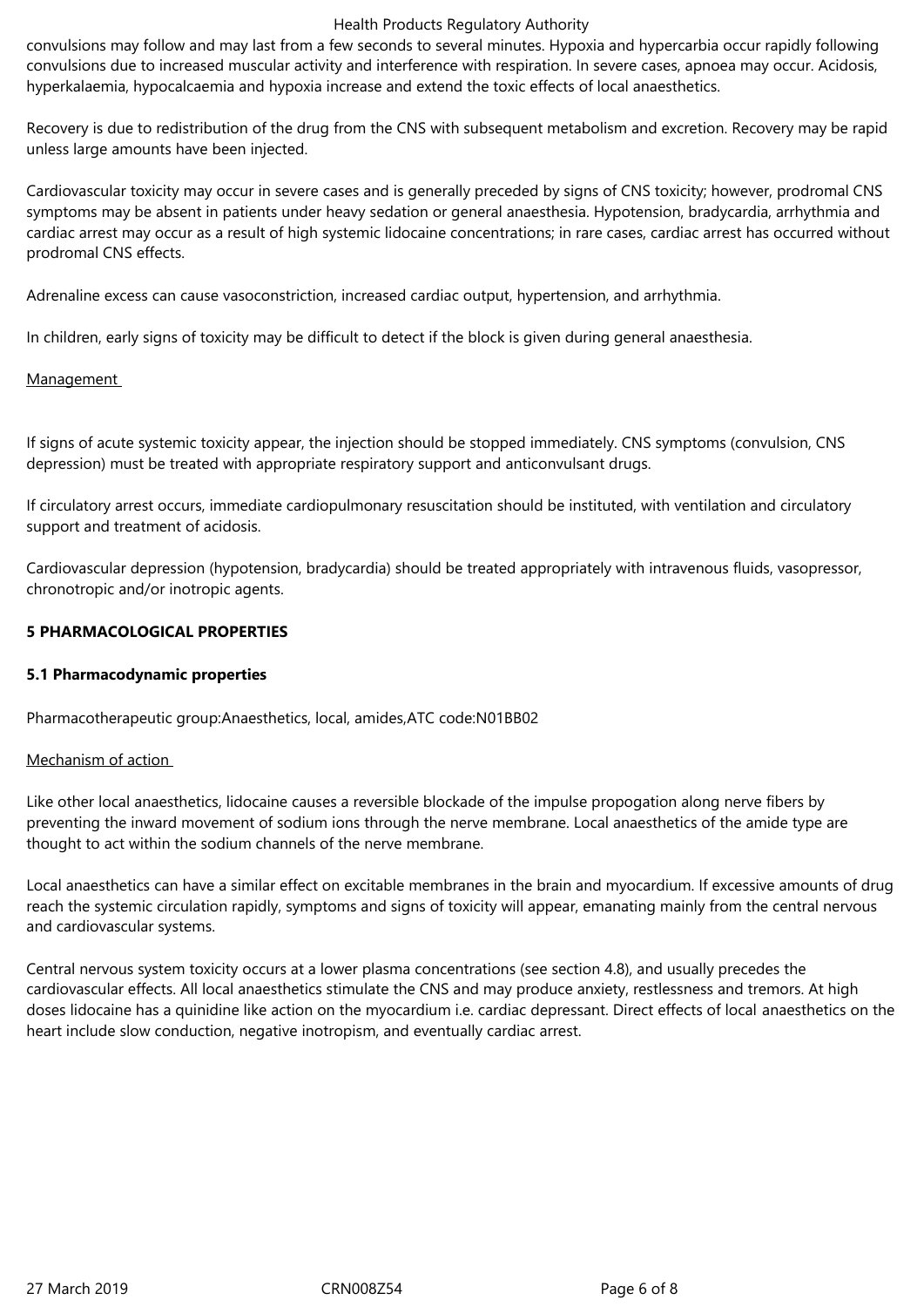## **5.2 Pharmacokinetic properties**

## Absorption

Lidocaineisreadilyabsorbedfromthegastro-intestinaltract,frommucousmembranesandthroughdamagedskin.Itisrapidlyabsorbed frominjectionsitesincludingmuscle.

Absorption is considerably slowed by the addition of adrenaline (epinephrine), although it also depends on the site of injection. Peak plasma concentrations are reduced by 50% following subcutaneous injection, by 30% following epidural injection and by 20% following intercostal block if adrenaline (epinephrine) 5  $\mu$ g/ml is added.

## Biotransformation

Lidocaineundergoesfirstpassmetabolismintheliver.

**Elimination** 

Eliminationhalf-lifeis2hours.Lessthan10%ofadoseisexcretedunchangedviathekidneys.

## **5.3 Preclinical safety data**

Genotoxicity tests with lidocaine showed no evidence of mutagenic potential. A metabolite of lidocaine, 2,6-dimethylaniline, which has carcinogenic potential in preclinical toxicological studies with chronic exposure, showed weak evidence of activity in some genotoxicity tests. Risk assessment comparing the calculated maximum human exposure from intermittent use of lidocaine with animal exposure indicates a wide margin of safety for clinical use.

## **6 PHARMACEUTICAL PARTICULARS**

## **6.1 List of excipients**

Sodium chloride Sodium metabisulfite (E223) Sodium hydroxide Hydrochloric acid Water for injections

# **6.2 Incompatibilities**

Additions to Xylocaine with adrenaline solution for injection are not recommended. Similarly, Xylocaine with adrenaline should not be mixed with other drug products.

#### **6.3 Shelf life**

18 months. For single use only. Discard any unused contents after first use.

#### **6.4 Special precautions for storage**

Storebelow25°C. Do not freeze. Keep the container in the outer carton in order to protect from light.

## **6.5 Nature and contents of container**

Glassstandarddentalcartridges2.2 m1,inboxes of 50 or 100.

Not all pack sizes may be marketed.